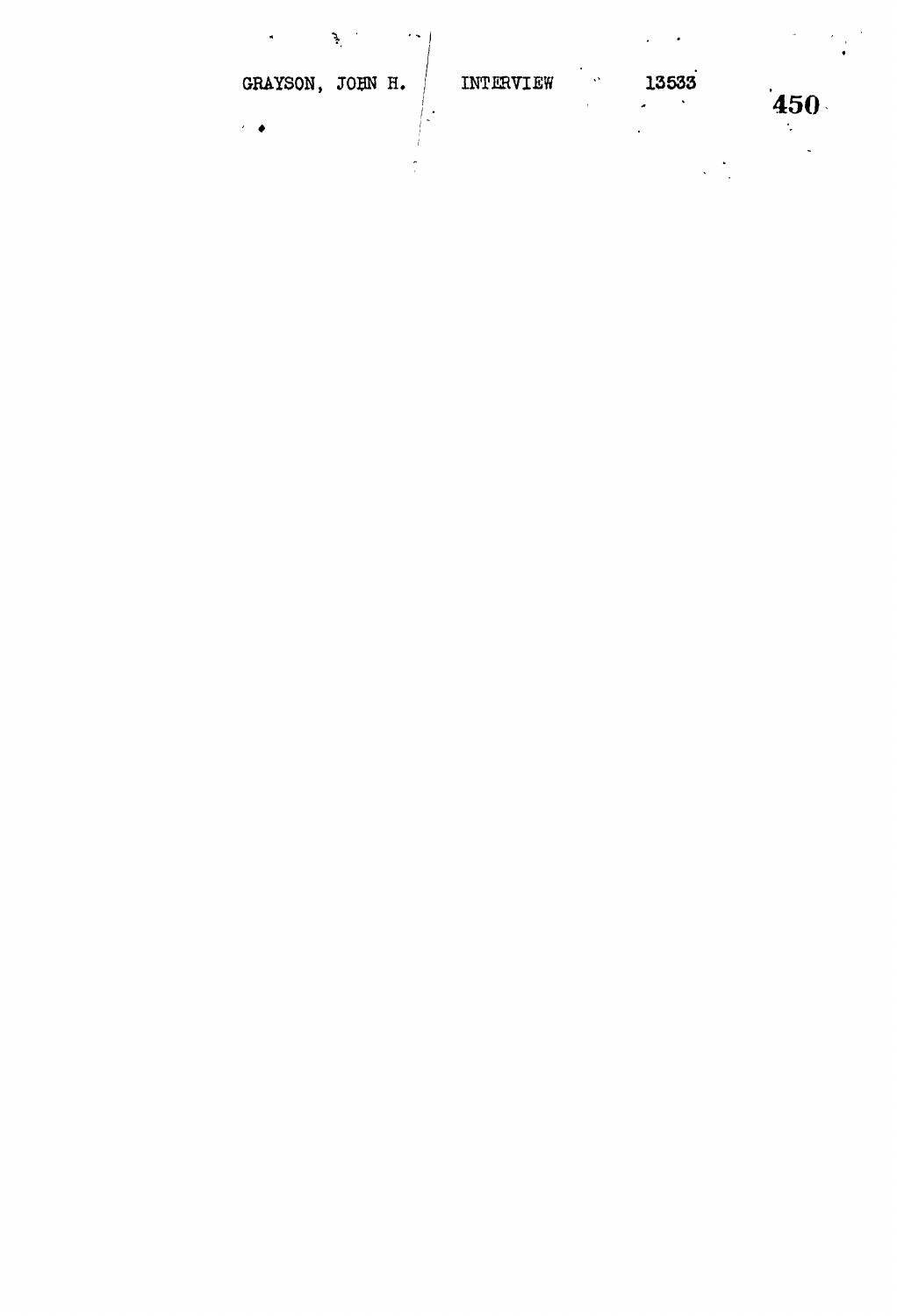GRAYSON, JOHN H. James S. Buchanan. laveatlgator,

April 8, 1938. '

of the third products of the third products of the third products of the third products of the third products.

**.** *i*

;

Interview with John H. Grayson, 531 South 3rd.. Street, Muskogee, Oklahoma.

INTERVIEW. 13533.

I was born December 22, 1872, on the claim that my father established in the Creek Nation, liooated about two miles northwest of what was then Honey Springs.

<sup>x</sup> My'father was William Grayaon, three-ffourths Greek, and my mother was Nancy Gore, three-fourths Cherokee.

The place of my birth was the original claim established by my father about 1870. He improved the claim and built a log house in which I was born and spent the first twelve years of my life. In 1884 Father acquired a larger and better improved claim from his brother, Robert Grayson, located about three miles southwest of our old home. It was at this place that I grew to manhood with a younger brother, Van, and one. sister. Lucy, and here my parents spent the remainder iistef, Lucyl, and here my parents in the remainder  $\mathcal{L}$ 

Ù.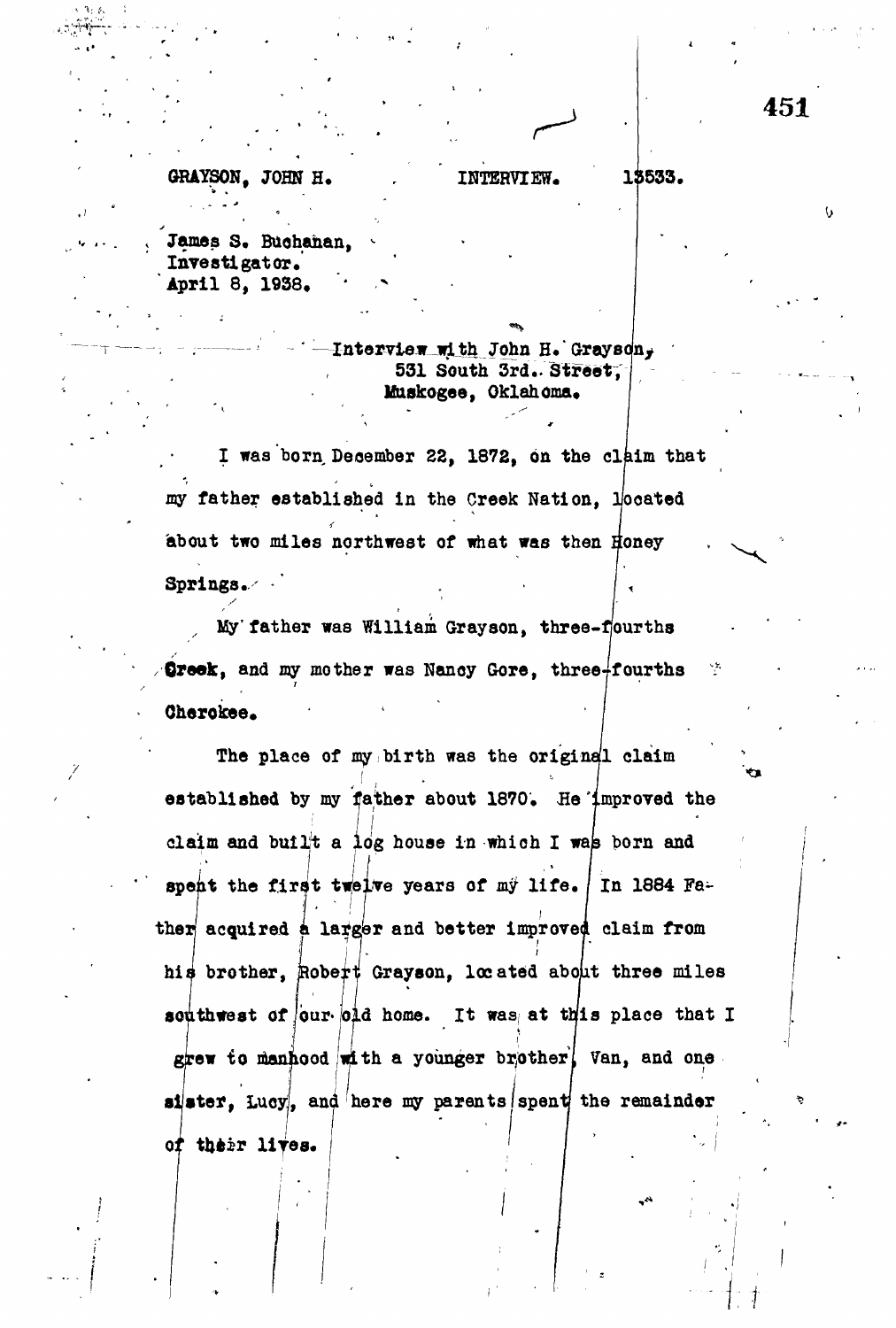**GRAYSON, JOHN H. INTERVIEW, 13533.**

**- 2 -**

**At my earliest reoollection, Muakogge, Okmulgee** and Honey Springs were our only near trading points, **ioney Springs being the nearest. A white man of the name of Buck Rogers ran a tavern, store and a blackami th shop at Honey Springs and the walls of this' old story \*nd a half stone store that Buck Rogers built in 1872 is all that remains of Honey Springs,** which<sub>5</sub> at one time was one of the most noted watering places and camp sites on the old Texas Trail.

**I remember seeing long wagon trains of emigrants** passing on this old trail; they would camp at Honey Springs, and many of them would have repairs made on **their wagons at Buck aogers\* blacksmith shop.which was located near the spring on the west side of the** trail. Buok Rogers' tavern which was a large frame **structure, story and a half, and contained about ten, rooms, was located about half way between the blacksmith shop and the little stone store on the west side of the trail. The Texas Trail being the only north and south road through the Territory. Buck Rogers did a thriving business for several years. I remember** 452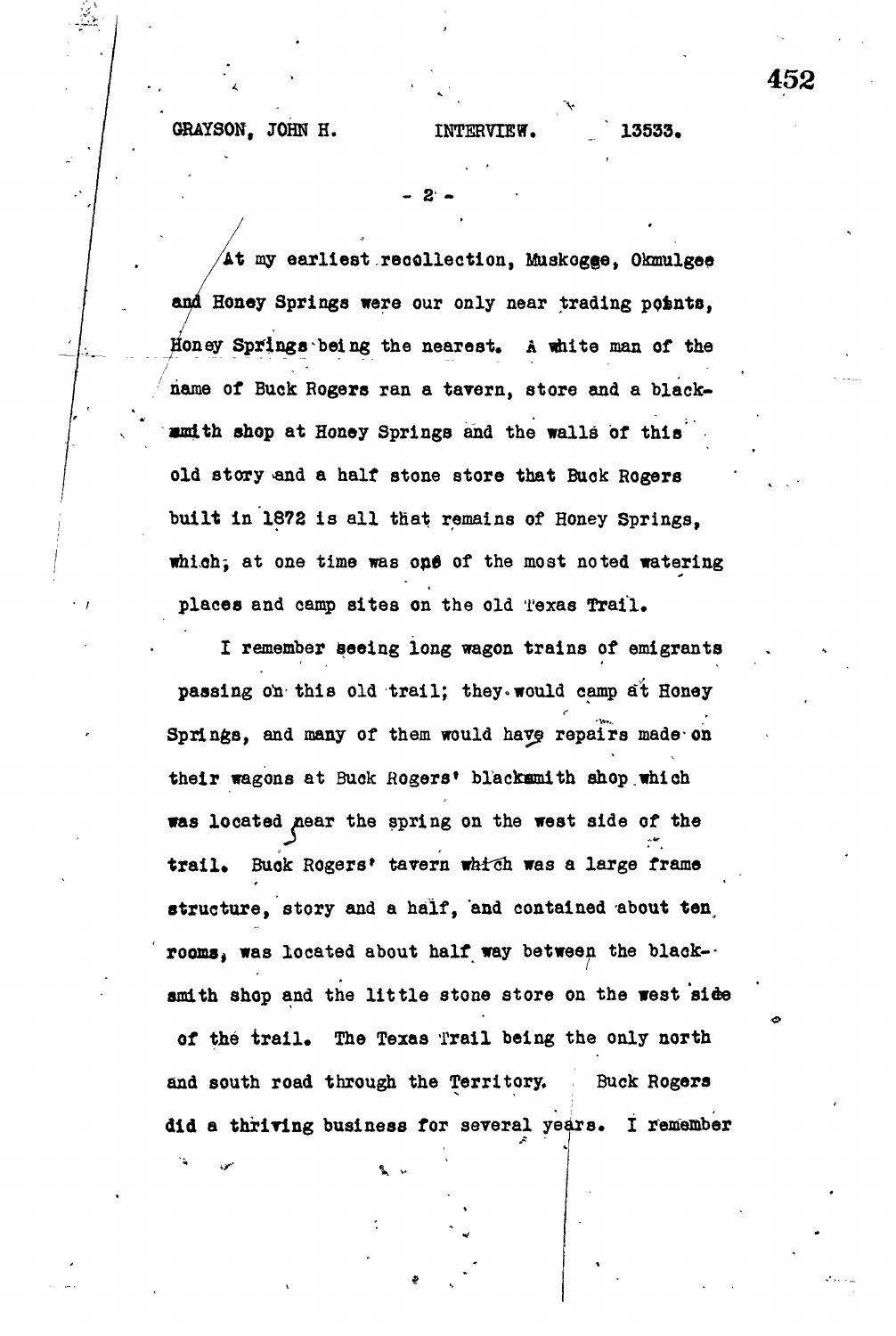## **ARRISON, JOHN H. INTERVIEW.** 135333.

 $\mathcal{V}_\mathrm{S}$ 

 $\mathcal{L} = \{ \mathcal{L} \mid \mathcal{L} \in \mathcal{L} \}$  . The set of  $\mathcal{L} = \{ \mathcal{L} \mid \mathcal{L} \in \mathcal{L} \}$ 

**hearing my mother .tell of working for 'Buck Rogers in his tavern Tor several years before and^until her** marriage to my father.

**.rather, during his active life, engaged in farm**ing and stock raising, and for many years he operated **th§ largest farm in this ,parv of the Territory. He raised and dealterionsively in cattle.**  $\ddot{\cdot}$ 

**In 1897, my only sister, Lucy, was married to** George W. Hill, Creek, who was later Unief of the Creek Nation, the last Chief of the Creeks. `His death oc**curred November 20, 1928. ourxed November 20, 1928. .**

**I remember when William Mclntosh operated the toll bridge over Elk Creek on the Texas Trail, &t was a well-constructed bridg^, all of wood, built gefore the Civil War.** In 1884 William McIntosh rebuilt the bridge **and replaced the wood bents with stone piers. A stone mason by the name of MoDuxmit built the yiers, and they remain there today as a ghostly monument to those old pioneers.**

**Creek makes a large bendjln that vicinity and / jroases the Texas Trail again about one and a half**

453